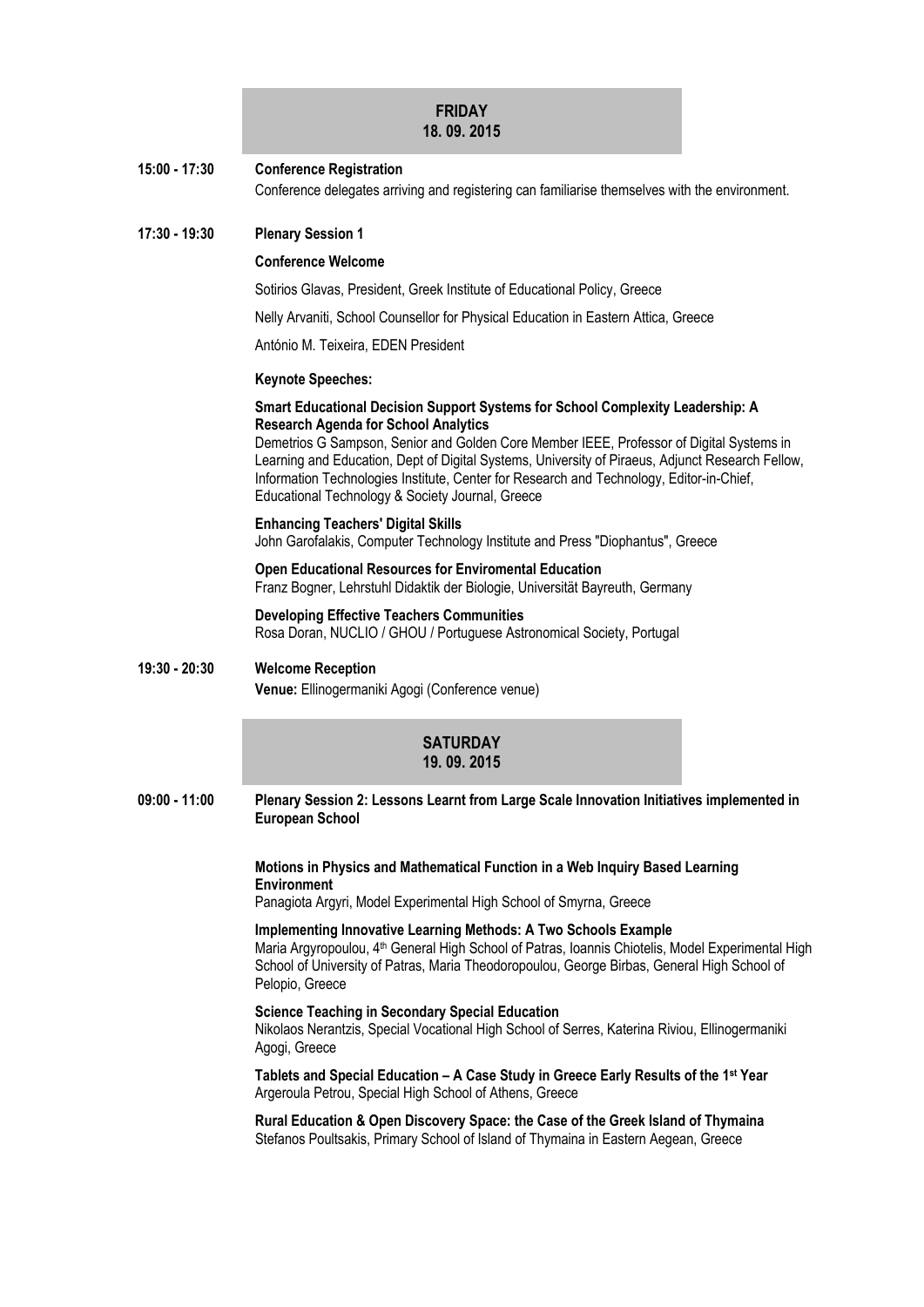# **Teaching PE through Mathematics, Physics & Web 2.0 Tools in Secondary Education: Impact & Challenges**

Katsanis Georgios, Model-Experimental Senior High School of the University of Macedonia, **Greece** 

### **Landing on a comet! The Rosetta project**

Maria Eleftheriou, Lyceum of Tzermiadon, Crete, Greece

- **11:00 - 11:30 Coffee Break**
- **11:30 - 13:00 Parallel Sessions A**

# **Session A1 Innovative Teachers as Change Agents: their Stories (DigiSkills)**

**Nanotechnology through Lesson Plans in 7th Grade of Primary School in Croatia** Marina Molnar, Primary School Stobrec, Croatia

## **Safer Internet Project**

Jasminka Lisac, Branka Mihajlovic, Srednja Skola Delnice, Croatia

**An Introduction to the Geometry of Fractals in Primary and Secondary Education** Konstantinidis Ioannis, School of Pedagogical and Technological Education of Athens, Greece

**The Computational Experiment Using the Easy Java Simulation Community and the Inquiry Based Learning and Teaching Approach**

Sarantos Psycharis, Kyriakos Syrmakezis, School of Pedagogical and Technological Education, **Greece** 

**Developing a Spacewalk Simulation with the Easy Java Simulations Tool and Implementing a Lesson Plan Using the Inspiring Science Education Authoring Tool** Anna Malamou, Mina Sarli, Sarantos Psycharis, School of Pedagogical and Technological Education, Greece

**Session A2 Innovative Teachers as Change Agents: their Stories (GreeNET)**

# **Environmental Education through Enquiry and Technology: The Case of the GreeNET Poject**

Vassilis Protonotarios, Agro-Know Technologies, Giannis Stoitsis, Nikolaos Marianos, Giorgos Papoutsis, Greek Research and Technology Network - GRNET, Greece

**GreeNET: Supporting Green Careers through Effective Educational Initiatives** Mona Schoenfelder, Franz Bogner, University of Bayreuth, Germany

**Evaluation of Activities in the Network "GreeNET"** Michaela Marterer, Peter Haertel, Styrian Association for Education and Economics, Austria

# **School Gardens: Promoting Actions for Building Innovative Learning Communities of Practice**

Nektarios Tsagliotis, 9<sup>th</sup> Primary School of Rethymnon, Universtiy of Crete Greece

**Innovative school activities toward identifying, developing and promoting local products** Stamatis Papadakis, Krousonas High School, Greece

- **13:00 - 14:00 Lunch Break**
- **14:00 - 16:00 Training Session 1**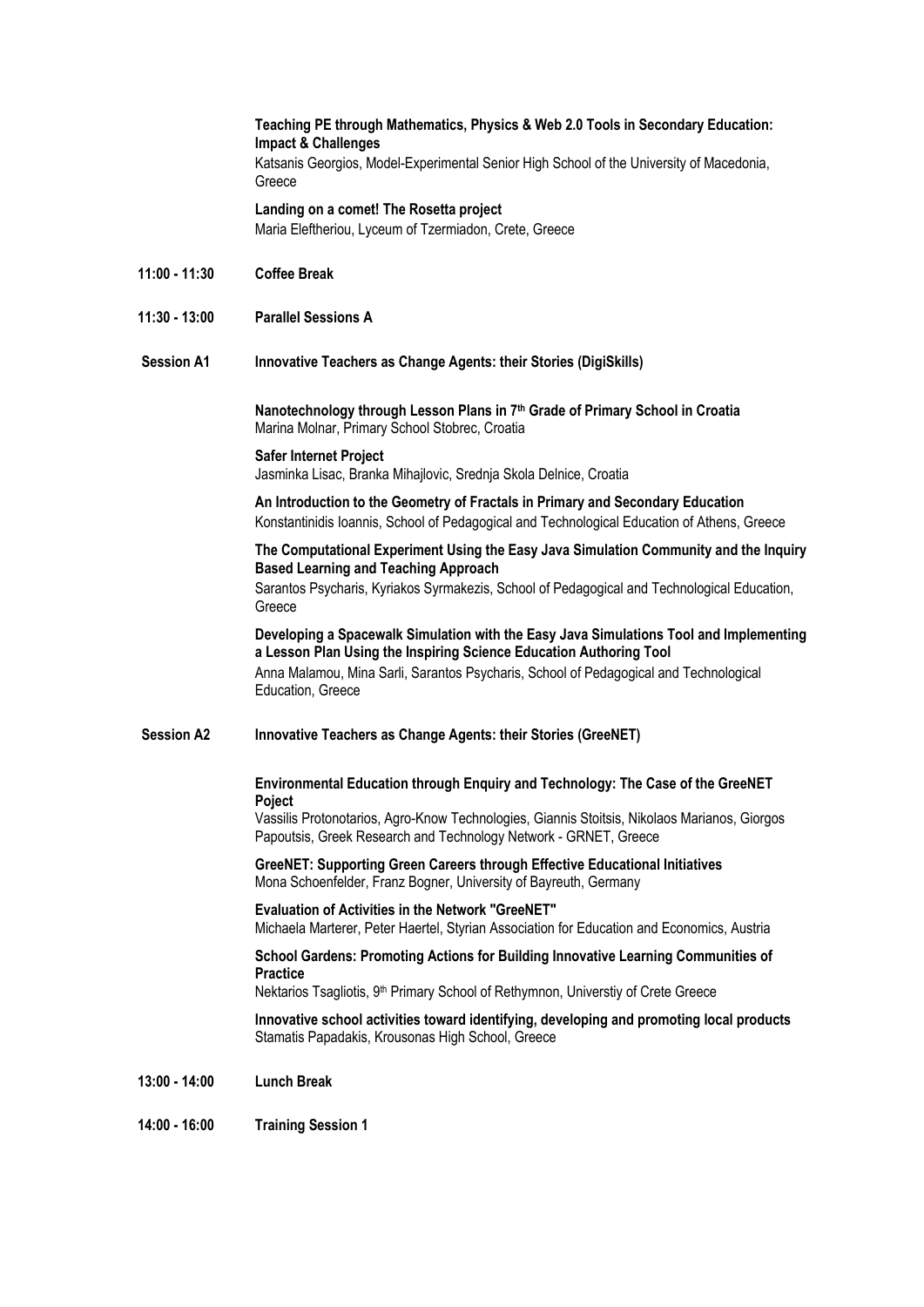#### **Responsible Use and Cybersafe Behavior. The Role of Teachers at Protecting Children from Inappropriate Content**

Aris Louvris, Web administrator and responsible for the informative site of Greek School Network "Internet Safety". National Coordinator for eSafety Label, Member of GR SIC Advisory Board; Katerina Papakonstantinou, Project Manager in GRNET, responsible for the eParents Academy of the ODS Project; Marina Molnar, Primary School Stobreč, Jasminka Lisac, Srednja škola Delnice, Croatia

*This training is designed for teachers and parents, with the goal to empower them with the knowledge and tools they need to guide kids towards making safe and smart choices in their digital lives. The main goal is to encourage them to start discussions with children about online user habits. By the end of this workshop teachers and parents will be familiar with the responsible use and Cybersafe behavior and will become inspired to promote and evangelise the uptake, sharing, and reuse of digital learning resources in schools. The training provides knowledge and understanding to ease and take away teachers' fears and their negativity towards new technologies, by presenting positive examples and developing a better understanding of how e-Learning works in a school or at home.*

#### **Green Ideas 2015 - Facilitating Communities in Green Education**

Nikolaos Marianos, Greek Research and Technology Network, Greece

*To reach the goal mentioned in the title, educators, learners, researchers and representatives of global initiatives focused on green education will be mixed to utilise their ideas and develop action plans. The outcome would be a tangible plan to use innovative technological solutions offered by organisations like the Greek Research and Technology Network (GRNET SA, www.grnet.gr) and Agro-Know (www.agroknow.gr) and EU co-funded initiatives like GLN (www.greenlearningnetwork.eu) and GreeNET (http://greenet.ea.gr/) to support existing active communities like the school community of ODS (www.opendiscoveryspace.eu) consisting of 3374 schools and 8575 teachers.*

#### **Venue:** EA School Gardens

#### **Fighting against Bullying and Discrimination; Awareness Techniques & Planning of an Effective Strategy**

#### Anna Zoakou, Vassiliki Zagarelou, Ellinogermaniki Agogi, Greece

*The @MINDSET project (http://bdfprojects.wix.com/mindset) supports diversity management within educational settings, by providing appropriate tools for teachers to deal with diversity issues, tackle the bullying phenomena, while better encouraging students to become active citizens and*  empathising adults. The workshop will introduce bullying and discrimination and how they are *expressed. It will focus on warning signs and a better identification of students who bully and those students who are being bullied. Participants will be provided with clear ideas and strategies for addressing a range of bullying behaviours and with the necessary techniques to de-escalate student behaviours that may become hostile and aggressive. Via establishing collaboration they will discuss and share experiences, building upon the progressive establishment of a sustainable community of practice.*

#### **How to Apply for an Erasmus+ KA1 Grant**

Eleni Chelioti, Ellinogermaniki Agogi, Greece

*This workshop is dedicated to school teachers and Heads of Schools who are interested in participating in in-service training activities and professional development courses in countries across Europe through Erasmus+ funding. The application process for the grant will be discussed and useful advice and tips will be recommended focusing on the specific parts in order to support schools in submitting a successful proposal. By the end of the workshop participants will be familiar with organisation skills, proposal writing, assessment of school needs and teachers' own professional competences.*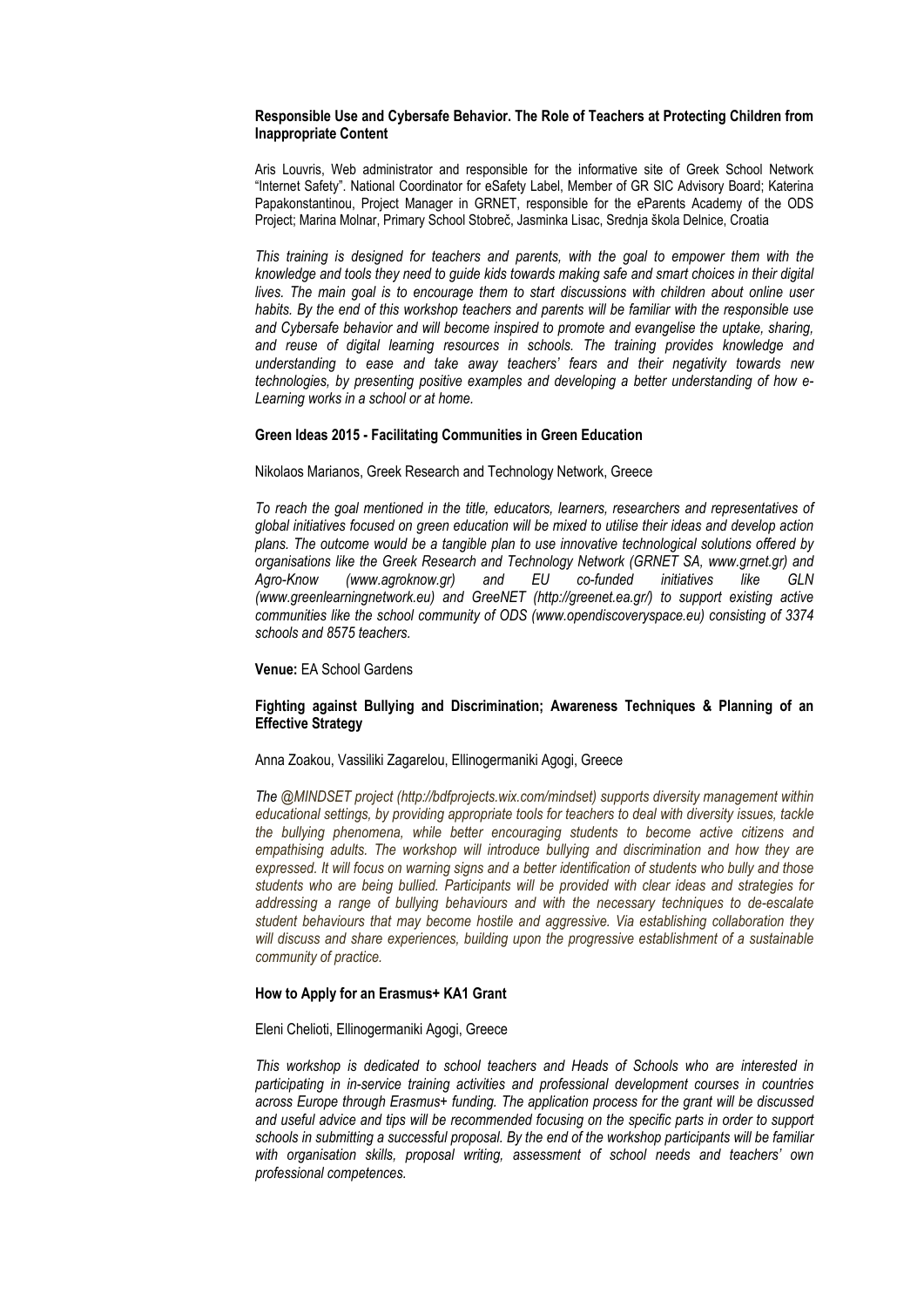### **The "Big Ideas of Science" as Means to Promote Multidisciplinary Science Activities – Showing our Students the Bigger Picture through a Federation of Online Labs**

Tsourlidaki Eleftheria, Ellinogermaniki Agogi, Greece

*Participants will learn the "Big Ideas of Science" concept and, using online labs to interweave different science subject domains into everyday teaching, they will be provided with scenarios of use that will increase student engagement in science related activities, The demonstrated activities are proven to help students acquire a better perspective on the connection between different natural phenomena and laws. Participating in minds-on and hands-on sessions will allow delegates to record their own perspective on what the "Big Ideas of Science" are and compare them to those existing in bibliography. The training will include presentations of already existing activities that establish the use of online labs to show how various science topics can be connected on the base of a certain "Big Idea of Science".*

#### **16:00 - 16:30 Coffee Break**

# **16:30 - 18:00 Session B: Synergy Session**

*Chair: Ildikó Mázár, EDEN, United Kingdom*

# **OEI2**

Henri Pirkkalainen, University of Jyvaskyla, Finland

#### **Open Education Europa** Stylianos Mystakidis, Maria Perifanou, Open Education Europa, Greece

**eLene4work** Argiris Tzikopoulos, Junior Achievement Greece, Greece

#### **ELID**

Asimina Kontogeorgiou, Regional Directorate of Education in Thessaly, Greece

## **Umweltlehrgang VWG/Siemens**

Michaela Marterer, Thomas Hrastnik, Gottfried Maier, Peter Hartel, STVG, Austria

## **GO EcoSocial Training**

Gottfried Franz Mayer, Okosoziales Studierendenforum, Austria

**18:00 - 18:30 Innovative Teachers' Award Ceremony**

Awarding the 18 presenting teachers

# **SUNDAY 20. 09. 2015**

**11:00 - 12:30 Plenary Session 3: Inspiring Science Education: Introduction and Interactive Demonstration** *Moderator: Angelos Lazoudis, Ellinogermaniki Agogi, Greece*

> Involving teachers in more than 5000 schools all over Europe, Inspiring Science Education is all about providing the tools to make science education more challenging, more playful and above all more imaginative and inspiring for today's students, the citizens of tomorrow's world. Find out more about the context, opportunities and approaches being piloted in this project during this interactive session.

#### **Introducing Inspiring Science Education** Angelos Lazoudis, Ellinogermaniki Agogi, Greece

**Presentation and Demonstration of the Inspiring Science Education Portal and the Opportunities it Offers to Teachers and Students** Lamprini Kolovou, INTRASOFT, Greece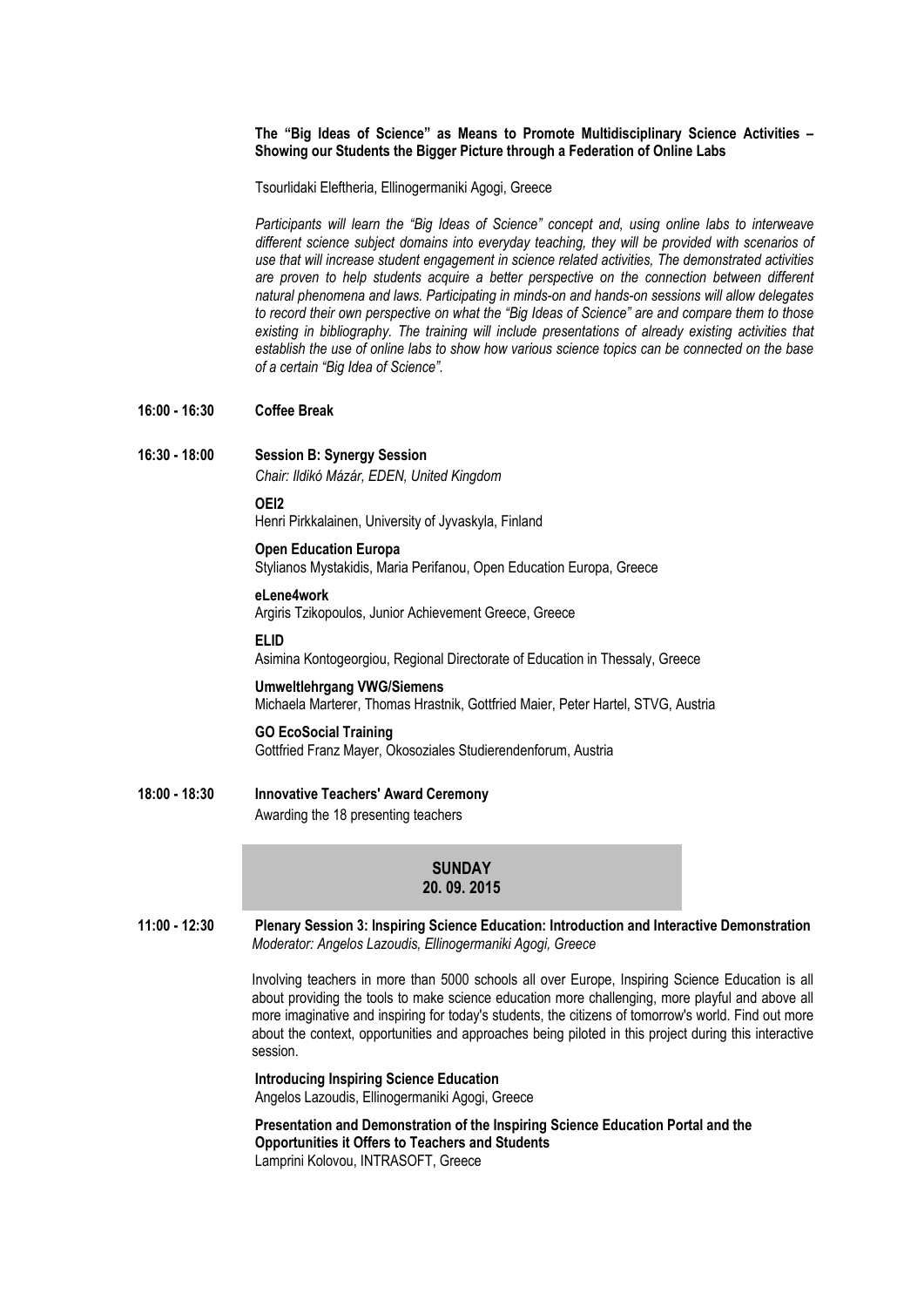**How Teachers are Using ISE in their Everyday Teaching** Rosa Doran, NUCLIO, Portugal

**ISE Teacher and Finalist in the Learning with Light Competition, 2014** Nikolaos Nerantzis, TEE & EPAL Eidikis Agigis, Serres, Greece

- **12:30 - 13:00 Coffee Break**
- **13:00 - 15:00 Training Session 2**

#### **Social Media for Teaching and Learning**

Yasemin Gülbahar, Ankara University, Turkey

*The training will start with a presentation about "Instructional Methods of Teaching with an Online Focus" and continue with a discussion about "Flexible Design Approach", possible risks and benefits. After the overview of "Pedagogical Differences between Media", participants will be expected familiarise themselves with and share information related to "Pedagogical Characteristics of Social Media for a Teaching Module/Course". In the second part of the training, the participants will use an established "Social Media Toolkit" following a presentation about "Models for Social Media Selection". Finally, possible implementation scenarios for using social media will be shared by attendees.*

#### **Designing for Learning and Inclusion: Universal Design for Learning in action**

Katerina Riviou, Ellinogermaniki Agogi, Greece

*The workshop aims at raising awareness around the topic of Universal Design for Learning and*  help delegates in daily application of inclusive practices. It will introduce inclusive learning *strategies on learning variability (by UDLNet) including practices from the specific field of home and hospital education – HHE (by LeHo). Participants will take part in a discussion and brainstorming session where the teams will evaluate the good practices available in the dedicated inventories (http://udlnet.di.uoa.gr/ and http://www.lehoproject.eu/) and share their own practices to promote inclusion. Participants will also be provided the opportunity to join a special community of practice that will allow them to exchange ideas, experiences, concerns and educational resources with fellow teachers across Europe.*

**Venue:** Computer lab (remote participation will be also be arranged, through Skype, upon request)

- **15:00 - 15:30 Coffee Break**
- **15:30 - 17:00 Parallel Sessions C**

# **Session C1 Modernisation of School Education by International Co-operation and Networking** *Chair: Ferenc Tátrai, EDEN, UK*

**Supporting ODS Schools in Cyprus: Experience of a National Coordinator** Kyriakoula Georgiou, Thanasis Hadzilakos, Alexandros Kofteros, Anna Mavroudi, Open University of Cyprus, Cyprus

#### **Impact on Curricula, Schools and Educational System: Open Discovery Space Lesson Learnt**

Maria Fragkaki, University of Surrey, Ferenc Tatrai, EDEN, United Kingdom, Katerina Riviou, Sofoklis Sotiriou, Ellinogermaniki Agogi, Greece, Munir Abbasi, Lampros Stergioulas, Masoud Fakhimi, Georgios Xydopoulos, University of Surrey, United Kingdom, Marlies E. Bitter-Rijpkema, Open University of the Netherlands, The Netherlands

#### **Learning Assessment and Sustainable Business Models for OER Initiatives**

Georgios Xydopoulos, Munir Abbasi, Maria Fragkaki, Masoud Fakhimi, Lampros Stergioulas, University of Surrey, United Kingdom, Katerina Riviou, Sofoklis Sotiriou, Ellinogermaniki Agogi, Greece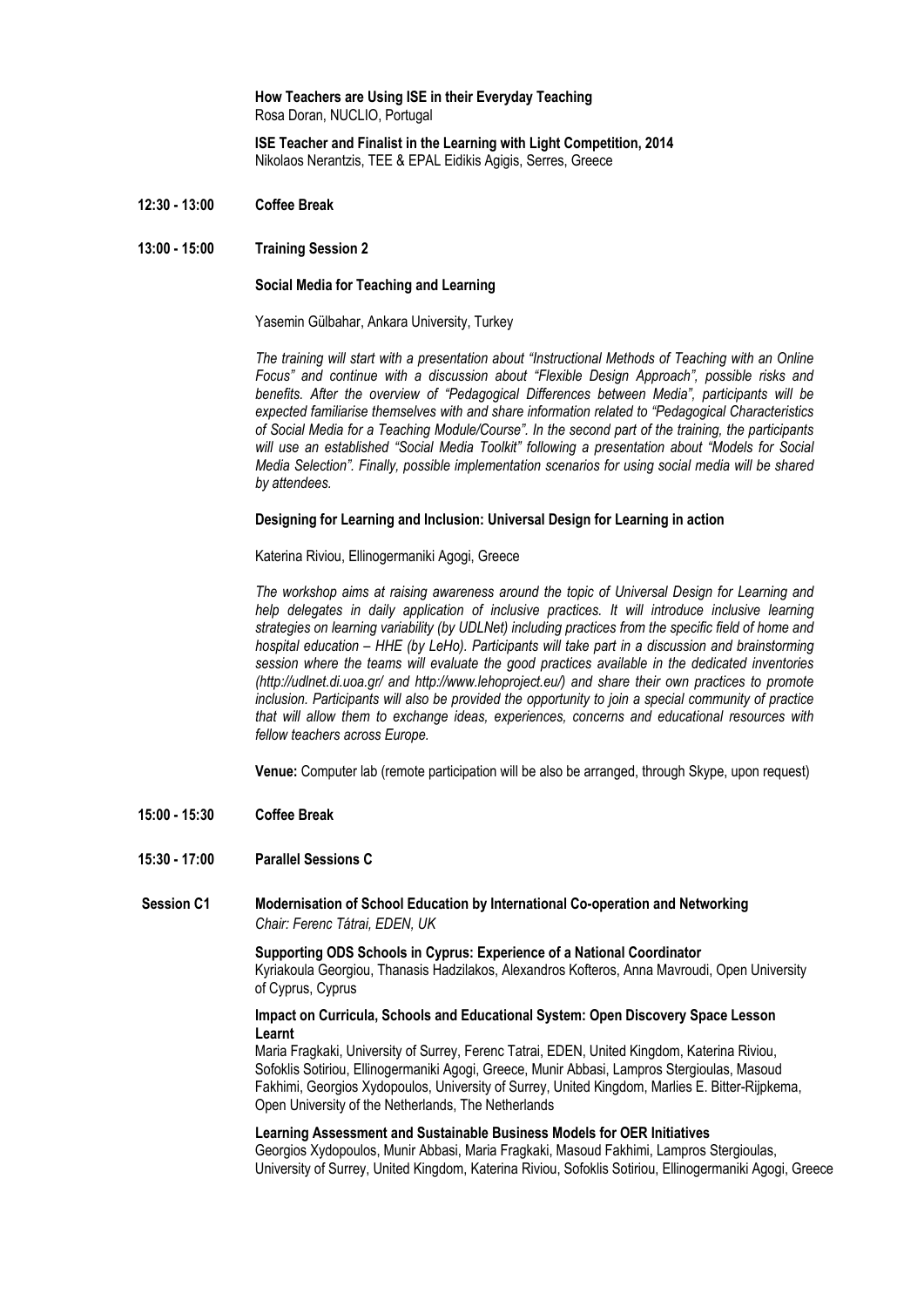#### **Acceptability of Social OER Environments in European Schools**

Henri Pirkkalainen, Kati Clements, Jussi P.P. Jokinen, University of Jyvaskyla, Finland, Ruxandra Margineanu, Unisoft Romania SA, Romania, Jan Pawlowski, Ruhr West University of Applied Sciences, Germany, Katerina Riviou, Ellinogermaniki Agogi, Greece

# **Towards Successful Partnerships between Schools and Parents: Needs Analysis Findings from the E-STEP Project**

Eleni Chelioti, Ellinogermaniki Agogi, John Garofalakis, Andreas Koskeris, Evangelia Boufardea, Computer Technology Institute and Press "Diophantus", Greece

#### **Introducing Pre-Service Primary Education Teachers to the 21st Century Skills: Changing Schools as Learning Organizations by Utilising Digital Games**

Margarida Romero, Laval University, Canada, Niki Lambropoulos, London South Bank University, United Kingdom, Vaibhav Birwatkar, Yashwantrao Chavan Maharashtra Open University, India

# **Session C2 Cases of Using e-Learning in Schools in Special Settings**

*Chair: Eleni Chelioti, Ellinogermaniki Agogi, Greece*

#### **Defying the Odds: Teacher Dedication and Cutting Edge Technologies Turn Around an Underprivileged School**

Alexandros Kofteros, Agios Spyridon Elementary School and Open University of Cyprus, Thanasis Hadzilacos, Open University of Cyprus and Cyprus Institute, Cyprus

## **Technology Traces on Children Handwriting**

Antonella Poce, Benedetto Vertecchi, Francesco Agrusti, University Roma III, Italy

## **Getting to Know Yourself and the Others: Using LMS for a Collaborative ICT & Literature Project**

Alexandros Kofteros, Agios Spyridonas Elementary School, Cyprus, Avraam Triantafyllidis, 2nd Kalyvia Elementary School, Anastasios Kollias, Argyri – Laimou Private Elementary School, Antonios Skellas, 2nd Voula Elementary School, Greece, Neofyta Varnavidi, Agios Spyridonas Elementary School, Cyprus

## **Studying the Flipped Classroom Model in Primary School History Teaching**

Vasiliki Aidinopoulou, Greek-French School Jeanne d' Arc and University of Piraeus, Greece, Demetrios G. Sampson, University of Piraeus, Greece and Curtin University, Australia

#### **Educational Innovations in the Bulgarian School and the Role of Libraries in their Implementation**

Marina Encheva, Plamena Zlatkova, State University of Library Studies and Information Technologies, Bulgaria

**Teaching and Assessment Methods in the Field of Mathematics, Science and Technology** Munir Abbasi, University of Surrey, United Kingdom, Sarantos Psycharis, ASPETE, Greece, Katerina Riviou, Sofoklis Sotiriou, Ellinogermaniki Agogi, Greece, Georgios Xydopoulos, Lampros Stergioulas, Maria Fragkaki, University of Surrey, United Kingdom

**17:00 - 19:00 Visit to the Acropolis Museum**

For those who have booked for the event

*The tour includes the transfer (by charter bus) at 17:00hrs from Ellinogermaniki Agogi (Conference venue) and 2 hours guided tour to th[e Acropolis Museum b](http://www.theacropolismuseum.gr/en)y a professional licensed guide.*

# **20:30 - 23:00 Conference Dinner**

For those who have booked for the event

*The social dinner will take place at a [traditional tavern](http://www.psaras-taverna.gr/en/) in the Plaka area, in walking distance from Acropolis. Buses will take participants back to their hotels after the dinner.*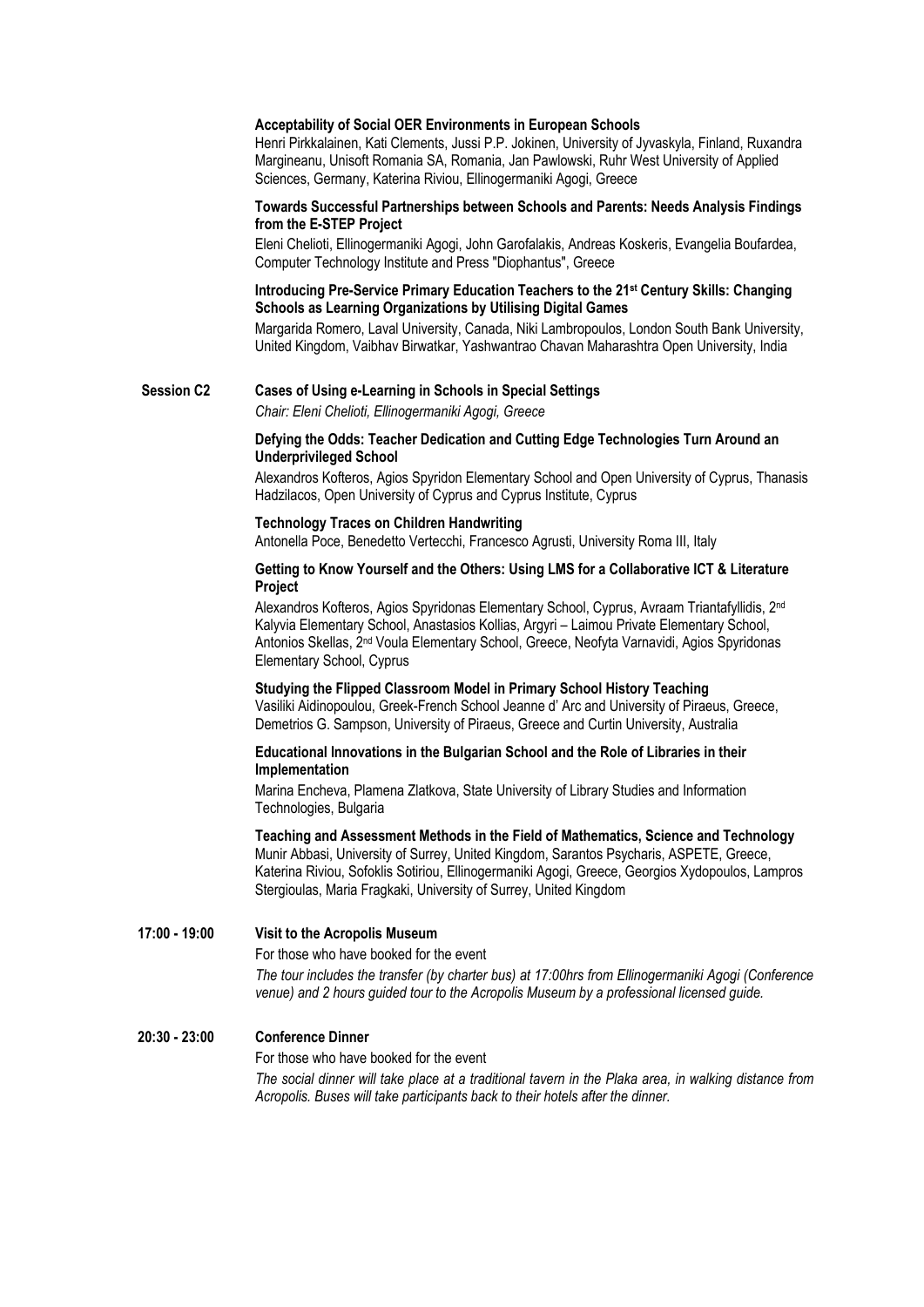# **MONDAY 21. 09. 2015**

| 09:00 - 10:30     | <b>Parallel Sessions D</b>                                                                                                                                                                                                                                                                                                                                          |
|-------------------|---------------------------------------------------------------------------------------------------------------------------------------------------------------------------------------------------------------------------------------------------------------------------------------------------------------------------------------------------------------------|
| <b>Session D1</b> | Good Practices of ICT Enhanced Methods and Tools in School Education<br>Chair: Stephanos Cherouvis, Ellinogermaniki Agogi, Greece                                                                                                                                                                                                                                   |
|                   | 3D Printing in Science and Engineering Education. A Best Practice: Studying, Designing<br>and 3D Printing an Operational Model of a 2100 Year-Old Computer, the "Antikythera<br>Mechanism"                                                                                                                                                                          |
|                   | Georgios Mavromanolakis, Ellinogermaniki Agogi, Theodoros Manousos, Maria Kechri, Panagiota<br>Lida Kollia, Gerasimos Kanellopoulos, Lyceum of Ellinogermaniki Agogi, Greece                                                                                                                                                                                        |
|                   | An Educational Design-Driven Representation Metadata Model for Lesson Plans<br>Stylianos Sergis, University of Piraeus, Effrosyni Papageorgiou, Panagiotis Zervas, University of<br>Piraeus, Greece, Demetrios G. Sampson, University of Piraeus, Greece and Curtin University,<br>Australia                                                                        |
|                   | Co-Designing Digital Gaming Activities to Foster Co-Creativity in Learning<br>Pavlos Koulouris, Nikos Zygouritsas, Evangelia Dimaraki, Elias Stouraitis, Ellinogermaniki Agogi,<br>Greece                                                                                                                                                                           |
|                   | Spectra - Lesson Plan<br>Ekaterini Maria Rozi, 3 <sup>rd</sup> Gymnasio of Glyfada - Ministry of Education, Greece                                                                                                                                                                                                                                                  |
|                   | <b>Teacher Training Using Serious Games: The SimAULA project</b><br>Sofoklis Sotiriou, Kalliopi-Evangelia Stavroulia, Ellinogermaniki Agogi, Greece                                                                                                                                                                                                                 |
| <b>Session D2</b> | <b>Collaborative and Networked Learning in Digital Environments</b><br>Chair: Éva Suba, EDEN, UK                                                                                                                                                                                                                                                                    |
|                   | School on the Cloud: Transforming Open Classroom<br>Kostis C. Koutsopoulos, National Technical University of Athens, Chrysanthy Sotiriou, Doukas<br>School, Greece                                                                                                                                                                                                  |
|                   | Peer Scaffolding During Virtual Tinkering in a Constructionism Learning Environment<br>Matina Pospori - Marathefti, Cyprus University of Technology, Cyprus                                                                                                                                                                                                         |
|                   | <b>Computer Supported Collaborative Learning in Small Teams for Scratch: Programming</b><br>Skills for Year 4 students at the 6th Primary School of Patras, Greece<br>Ioanna Anyfanti, Konstantinos Vasileiadis, Mira Zeit, Andriana Vgenopoulou, University of Patras,<br>Marianna Mpartzakli, Niki Lambropoulos, 6 <sup>th</sup> Primary School of Patras, Greece |
|                   | Visualise and Evaluate Interactions of Students in Online Discussion Forums<br>Muesser Nat, Adeleye Idowu, Cyprus International University, Cyprus                                                                                                                                                                                                                  |
|                   | A Network of Peers and Practices for Addressing Learner Variability: UDLnet - The Case of<br><b>Science Teaching</b><br>Katerina Riviou, Ellinogermaniki Agogi, Nikolaos Nerantzis, Special Vocational High School of<br>Serres, Greece                                                                                                                             |
|                   | Apps versus Demonstration Experiments - Improvement of Quality of Physics Teaching in<br>Secondary Education by the Use of Tablets<br>Manfred Lohr, BG/BRG Schwechat, Austria                                                                                                                                                                                       |
|                   |                                                                                                                                                                                                                                                                                                                                                                     |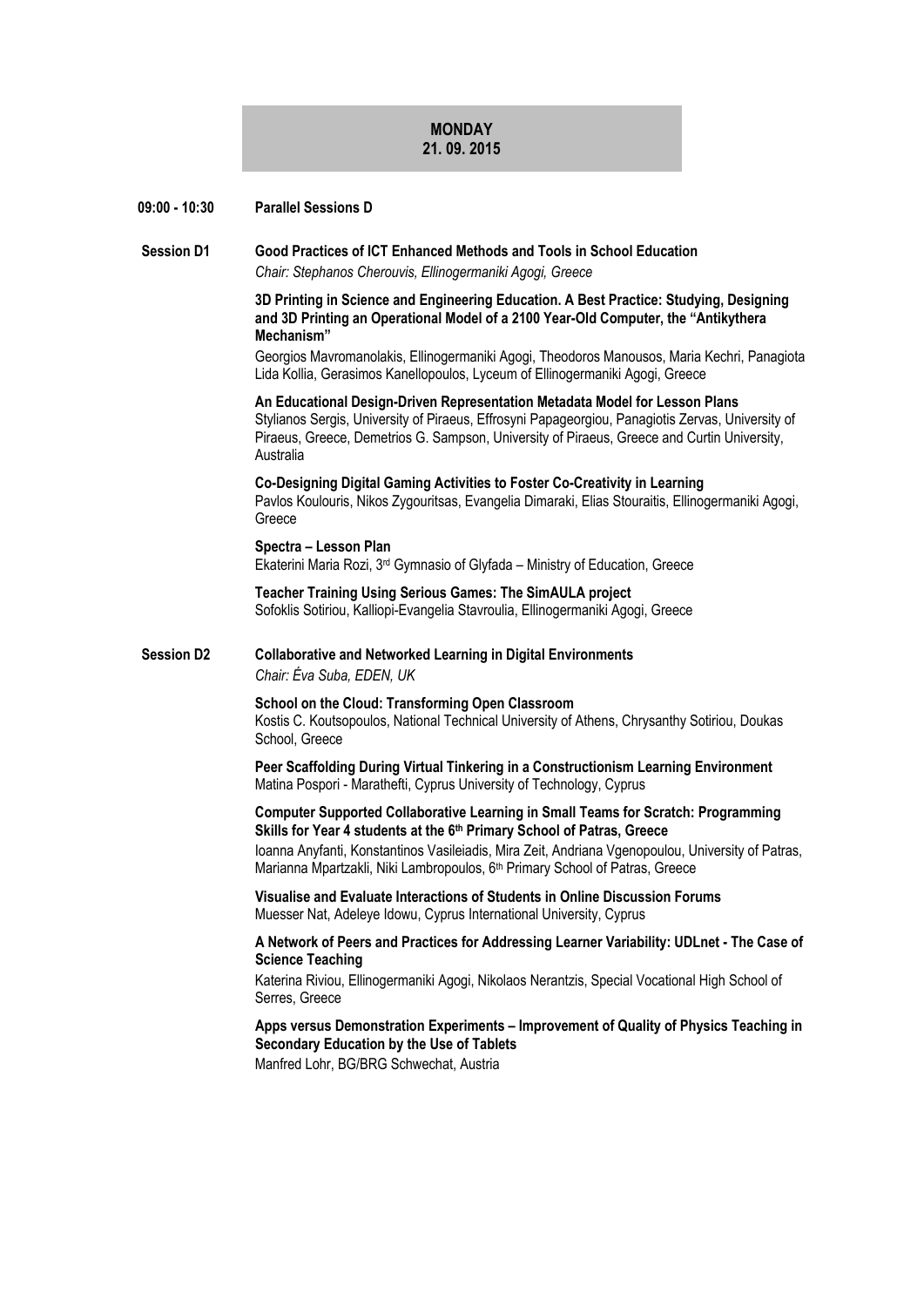# **Session D3 ICT Supported Science and Technology Teaching Models and Exercise in Schools** *Chair: Ferenc Tátrai, EDEN, UK*

**Flipped Classroom Teaching Model Templates for STEM Education**

Stylianos Sergis, Centre for Research and Technology – Hellas, Panagiotis Vlachopoulos, University of Piraeus, Demetrios G. Sampson, University of Piraeus, Centre for Research and Technology – Hellas, Greece and Curtin University, Australia

**Characterizing Online Labs for School STEM Education Using Educational Metadata** Panagiotis Zervas, Centre for Research and Technology Hellas, Anastasia-Evangelia Authentopoulou, University of Piraeus, Greece, Demetris G. Sampson, Centre for Research & Technology – Hellas, Greece and Curtin University, Australia

# **Characterizing Digital Educational Tools for School STEM Education Using Educational Metadata**

Panagiotis Zervas, University of Piraeus / Centre for Research and Technology Hellas, Eleni Boulmanou, University of Piraeus, Greece, Demetris G. Sampson, Curtin University, Australia

**Modern Methods of Introducing Basic Physics Concepts: The Coordinates and the GPS** Ioana Stoica, Tudor Vianu National High School of Computer Science, Romania

#### **Inspiring Science Education: Results on Students' Problem Solving Capabilities Using 3 Pilot Educational Scenarios**

Emmanuel Chaniotakis, Sofoklis Sotiriou, Ellinogermaniki Agogi, Panagiota Argyri, Evangelliki Sxoli Smyrnis, Greece

**Cultivating the 21st Century Skills in the Microcontollers Lab** Anthonios Andreatos, Hellenic Air Force Academy, Greece

#### **10:30 - 11:00 Coffee Break**

**11:00 - 11:40 Plenary Session 4: Open to What?: the Future of European Education in the Digital Revolution**

Keynote by Alan Bruce, Universal Learning Systems, Ireland followed by Open Panel Discussion *Chair: António M. Teixeira, EDEN President*

*Panel members:* Rosa Doran, NUCLIO / GHOU / Portuguese Astronomical Society, Portugal Antonella Poce, Roma Tre University, Italy Sofoklis Sotiriou, Ellinogermaniki Agogi, Greece Christian Stracke, Open Universiteit Nederland, The Netherlands

- **11:40 - 12:00 Opening up the Classroom – How Inspirational Ideas, Creative Teachers and Innovative Tools are Changing Schools** Keynote by António Teixeira, EDEN President followed by the introduction of the EDEN badges and Best Practice Initiative Award Ceremony
- **12:00 - 13:00 Plenary Session 5** Presentation of the AESOP (Advanced Electronic Scenarios Operating Platform)
- **13:00 - 14:00 Lunch Break**
- **14:00 - 16:00 Training Session 3**